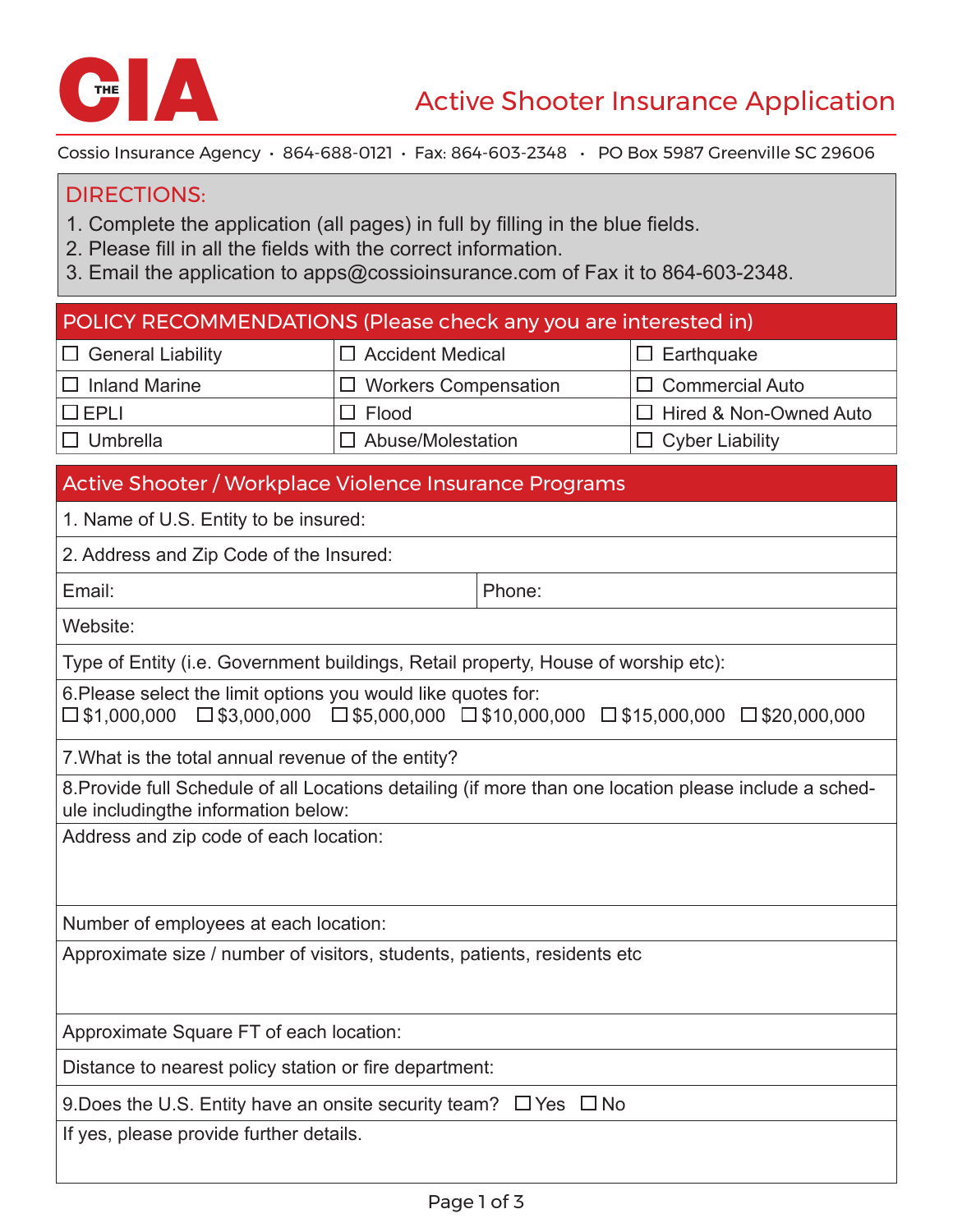

Cossio Insurance Agency • 864-688-0121 • Fax: 864-603-2348 • PO Box 5987 Greenville SC 29606

| 10. Does the U.S. Entity have and emergency plan that sets out response protocols, including evacuation,<br>lockdown, accountability and reunification? $\Box$ Yes $\Box$ No                                                                                                                                                                                                                                                                                                                                                                                                                                                    |                 |  |  |
|---------------------------------------------------------------------------------------------------------------------------------------------------------------------------------------------------------------------------------------------------------------------------------------------------------------------------------------------------------------------------------------------------------------------------------------------------------------------------------------------------------------------------------------------------------------------------------------------------------------------------------|-----------------|--|--|
| If yes, please provide further details.                                                                                                                                                                                                                                                                                                                                                                                                                                                                                                                                                                                         |                 |  |  |
| 11. Does the U.S. Entity have an Active Shooter security plan in place? Are there any physical measures,<br>orotherwise, in place to deter an attack or assault? $\Box$ Yes $\Box$ No                                                                                                                                                                                                                                                                                                                                                                                                                                           |                 |  |  |
| If yes, please provide further details.                                                                                                                                                                                                                                                                                                                                                                                                                                                                                                                                                                                         |                 |  |  |
| 12. Does the U.S. Entity have a security / crisis management plan in place and are drills or exercises<br>conducted? $\Box$ Yes $\Box$ No                                                                                                                                                                                                                                                                                                                                                                                                                                                                                       |                 |  |  |
| If yes, please provide details on what type and how regularly.                                                                                                                                                                                                                                                                                                                                                                                                                                                                                                                                                                  |                 |  |  |
| 13. Furthermore have your security / crisis management plans been designed/ reviewed by an independent<br>Risk Analysis Company? $\Box$ Yes $\Box$ No                                                                                                                                                                                                                                                                                                                                                                                                                                                                           |                 |  |  |
| If yes, please provide further details.                                                                                                                                                                                                                                                                                                                                                                                                                                                                                                                                                                                         |                 |  |  |
| 14. Does the U.S. Entity have security screening measures in place for employees? $\Box$ Yes $\Box$ No                                                                                                                                                                                                                                                                                                                                                                                                                                                                                                                          |                 |  |  |
| If yes, please provide details.                                                                                                                                                                                                                                                                                                                                                                                                                                                                                                                                                                                                 |                 |  |  |
| 15. Does the U.S. Entity monitor email and social media? $\Box$ Yes $\Box$ No                                                                                                                                                                                                                                                                                                                                                                                                                                                                                                                                                   |                 |  |  |
| If yes, please provide details.                                                                                                                                                                                                                                                                                                                                                                                                                                                                                                                                                                                                 |                 |  |  |
| 16. What is the current budget for emergency preparedness (security personnel, equipment, emergency sup-<br>plies, training/drills, notification/communication, and planning)?                                                                                                                                                                                                                                                                                                                                                                                                                                                  |                 |  |  |
| 17. To the best of their knowledge, have the U.S. Entity suffered any violent acts, threats, attacks or incidents<br>at any of their locations during the last five years? $\Box$ Yes $\Box$ No                                                                                                                                                                                                                                                                                                                                                                                                                                 |                 |  |  |
| If yes, please provide further details.                                                                                                                                                                                                                                                                                                                                                                                                                                                                                                                                                                                         |                 |  |  |
| 18. Please provide designated point of contact for future Event Responder contact / correspondence.                                                                                                                                                                                                                                                                                                                                                                                                                                                                                                                             |                 |  |  |
| Name:                                                                                                                                                                                                                                                                                                                                                                                                                                                                                                                                                                                                                           | Position/Title: |  |  |
| Telephone Number:                                                                                                                                                                                                                                                                                                                                                                                                                                                                                                                                                                                                               | Email:          |  |  |
| THE APPLICANT REPRESENTS THAT THE ABOVE STATEMENTS AND FACTS ARE TRUE AND THAT NO<br>MATERIAL FACTS HAVE BEEN SUPPRESSED OR MISSTATED. COMPLETION OF THIS FORM DOES<br>NOT BIND COVERAGE. APPLICANT'S ACCEPTANCE OF THE COMPANY'S QUOTATION IS REQUIRED<br>PRIOR TO BINDING COVERAGE AND POLICY ISSUANCE. ALL WRITTEN STATEMENTS AND MATE-<br>RIALS FURNISHED TO THE COMPANY IN CONJUNCTION WITH THIS APPLICATION ARE HEREBY<br>INCORPORATED BY REFERENCE INTO THIS APPLICATION AND MADE A PART HEREOF. The under-<br>signed certifies that he or she is an authorized representative of the applicant identified in "APPLICANT |                 |  |  |

DETAILS" and certifies that reasonable inquiry has been made to obtain the answers to these questions. He or she certifies that the answers are true, correct and complete to the best of his/her knowledge and belief.

| Applicant:             | Title |
|------------------------|-------|
| Applicant's Signature: | Date: |